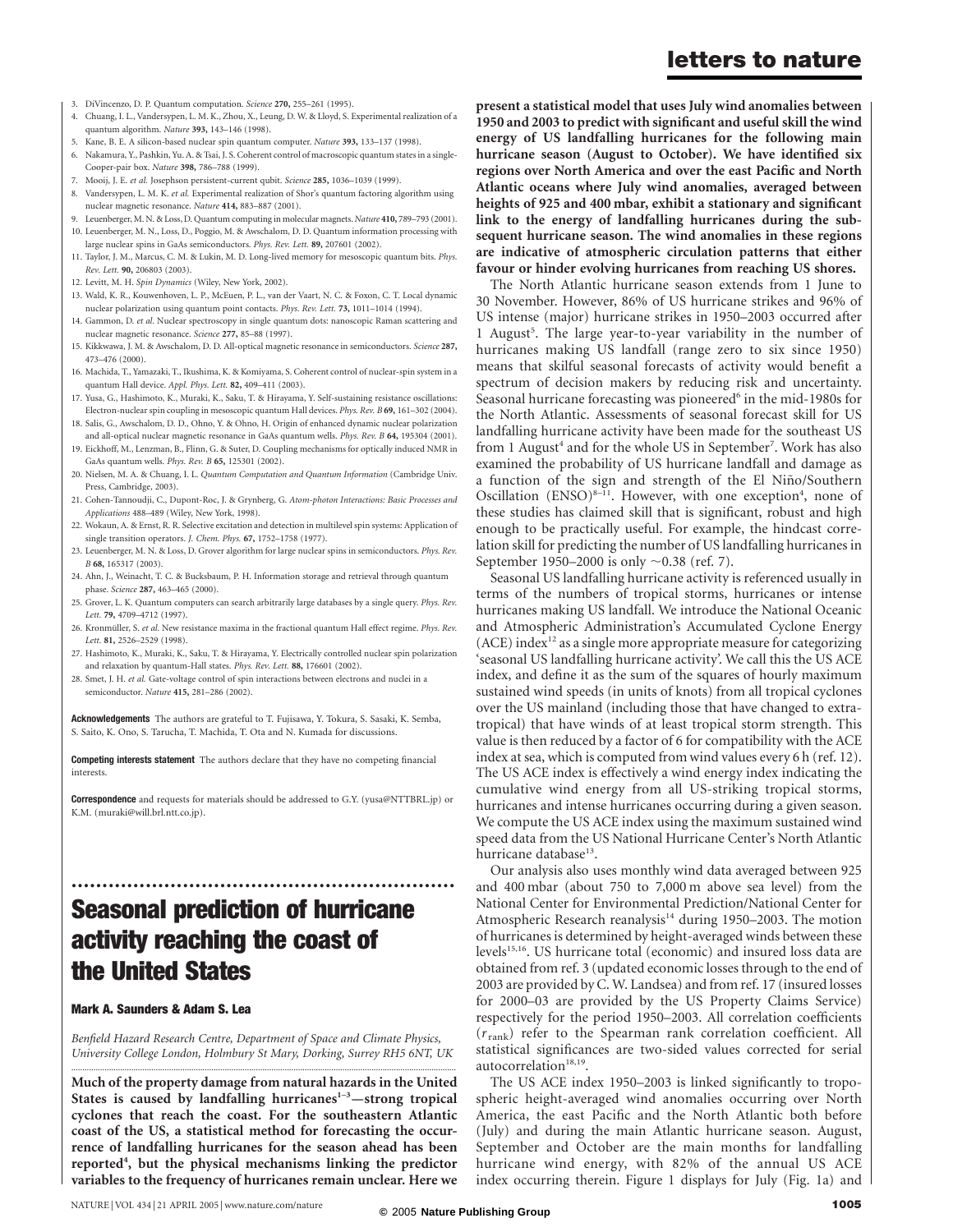### letters to nature

August–October (Fig. 1b) the direction, magnitude and significance of the composite difference in wind anomalies averaged between 925 mbar and 400 mbar for those years when the US ACE index is in its upper and lower quartiles 1950–2003. The vector winds in Fig. 1 are associated with an above-median seasonal US ACE index; wind anomalies of the opposite sign are associated with a below-median seasonal US ACE index.

The composite difference in July height-averaged winds shows several areas of significance. The white boxed regions in Fig. 1a denote six areas  $(u_1, u_2, u_3, u_4, u_5, u_6, u_7)$ , where u and v refer respectively to zonal (east–west) and meridional (north–south) winds) where the link between the July 925–400 mbar heightaveraged wind and the US ACE index 1950–2003 is significant and stationary. Statistical significance is defined as a correlation  $P$ -value of  $<$  0.1 after correction for serial autocorrelation. Temporal stability is defined as showing statistical significance over each subperiod 1950–76 and 1977–2003. A prominent feature in Fig. 1a is the anticyclonic flow anomaly associated with a strengthened and northward displaced Bermuda high pressure area. When established in July, this feature tends to persist and ridge westwards during



August and September to lie over the US and Canadian eastern seaboards. This leads to on-shore wind anomalies along the US East Coast during August–October (Fig. 1b). As these anomalies will influence the steering of hurricanes, their presence favours an above-median US ACE index year.

Further prominent features in Fig. 1a that favour a subsequent above-median US ACE index are anticyclonic flow associated with increased surface pressure over the Rocky Mountains, and oppositely directed zonal flow anomalies  $(u_1$  and  $u_2)$  in the tropical east Pacific. These latter are linked to anomalous zonal gradients in sea surface temperature (SST) caused in part by ENSO. These additional features combine to produce and sustain a cyclonic flow anomaly centred over the Gulf of Mexico during August– October (Fig. 1b). This cyclonic flow strengthens on-shore wind anomalies over Florida and the eastern US Gulf Coast, thereby favouring an above-median US ACE index. July height-averaged wind anomalies opposite to those in Fig. 1a hinder subsequent US hurricane landfall, and herald a below-median US ACE index year.

The identification of tropospheric height-averaged wind anomalies linked significantly and stably to the upcoming US ACE index allows the seasonal predictability of the latter to be assessed. Predictability is computed using cross-validated hindcasts with block elimination<sup>20,21</sup>. This procedure is applied to linear regression models having a single wind index predictor that satisfy the validity assumptions for ordinary least squares linear regression<sup>22,23</sup>. These models are distinguished by the regions contributing to the July height-averaged wind index. Model 1 uses a wind index defined as  $u_1 - u_2 + u_3 - u_4 + u_5 - v_1$  with contributions from all six regions. Here each  $u$  and  $v$  component refers to the area-averaged wind anomaly (Fig. 1a) after normalization by standard deviation. Model 2 uses  $u_1 - u_2 - v_1$  as the wind index with contributions from the east Pacific and North America regions only. Model 3 uses  $u_3 - u_4 + u_5$  as the index with contributions from the North Atlantic regions only. Skill from these three July 925–400 mbar wind index models is compared to that achievable with perfect a priori knowledge of North Atlantic ACE activity

| Table 1 Predictive skill for the seasonal US ACE index |                                   |                                 |                      |                             |  |  |
|--------------------------------------------------------|-----------------------------------|---------------------------------|----------------------|-----------------------------|--|--|
| Predictor                                              | Period                            | Hindcast skill and significance |                      |                             |  |  |
|                                                        |                                   | <b>MSSS (%)</b>                 | $r_{\rm rank}$       | P-value                     |  |  |
| July 925-400 mbar wind index<br>(all regions)          | 1950-2003<br>1950-76<br>1977-2003 | 38<br>40<br>36                  | 0.67<br>0.65<br>0.70 | < 0.001<br>0.001<br>< 0.001 |  |  |
| July 925-400 mbar wind index<br>$(u_1 - u_2 - v_1)$    | 1950-2003<br>1950-76<br>1977-2003 | 32<br>28<br>38                  | 0.68<br>0.68<br>0.75 | < 0.001<br>0.002<br>< 0.001 |  |  |
| July 925-400 mbar wind index<br>$(u_3 - u_4 + u_5)$    | 1950-2003<br>1950-76<br>1977-2003 | 19<br>22<br>14                  | 0.52<br>0.55<br>0.47 | < 0.001<br>0.004<br>0.008   |  |  |
| Observed Atlantic total ACE index                      | 1950-2003<br>1950-76<br>1977-2003 | 18<br>13<br>26                  | 0.49<br>0.38<br>0.57 | < 0.001<br>0.03<br>0.003    |  |  |
| Observed August-October Niño<br>3 SST                  | 1950-2003<br>1950-76<br>1977-2003 | O<br>$^{()}$<br>3               | 0.29<br>0.26<br>0.31 | 0.05<br>0.12<br>0.12        |  |  |

Figure 1 Tropospheric height-averaged wind anomalies linked significantly to abovemedian seasonal US landfalling hurricane activity 1950–2003. The panels show wind data for July (a) and August–October (b). Plotted is the difference in vector wind anomalies (averaged between 925 mbar and 400 mbar height) between those subset years when the US ACE index is in its upper and lower quartiles. The significance of the difference in wind magnitude between these subset years is shown by the colour bar. Seasonal predictability of the US ACE index is assessed using a July height-averaged wind index using the six regions marked by white boxes in **a**.

| Table 2 Link between hindcast US ACE index and US hurricane losses |                      |                         |                      |                       |  |  |  |  |
|--------------------------------------------------------------------|----------------------|-------------------------|----------------------|-----------------------|--|--|--|--|
|                                                                    |                      | Fconomic loss           | Insured loss         |                       |  |  |  |  |
| Period                                                             | $r_{\rm rank}$       | $P$ -value              | $r_{\rm rank}$       | P-value               |  |  |  |  |
| 1950-2003<br>1950-76<br>1977-2003                                  | 0.48<br>በ 43<br>በ 49 | O 003<br>0. OG<br>N UUS | 0.48<br>0.58<br>በ 37 | O 003<br>O 03<br>N U3 |  |  |  |  |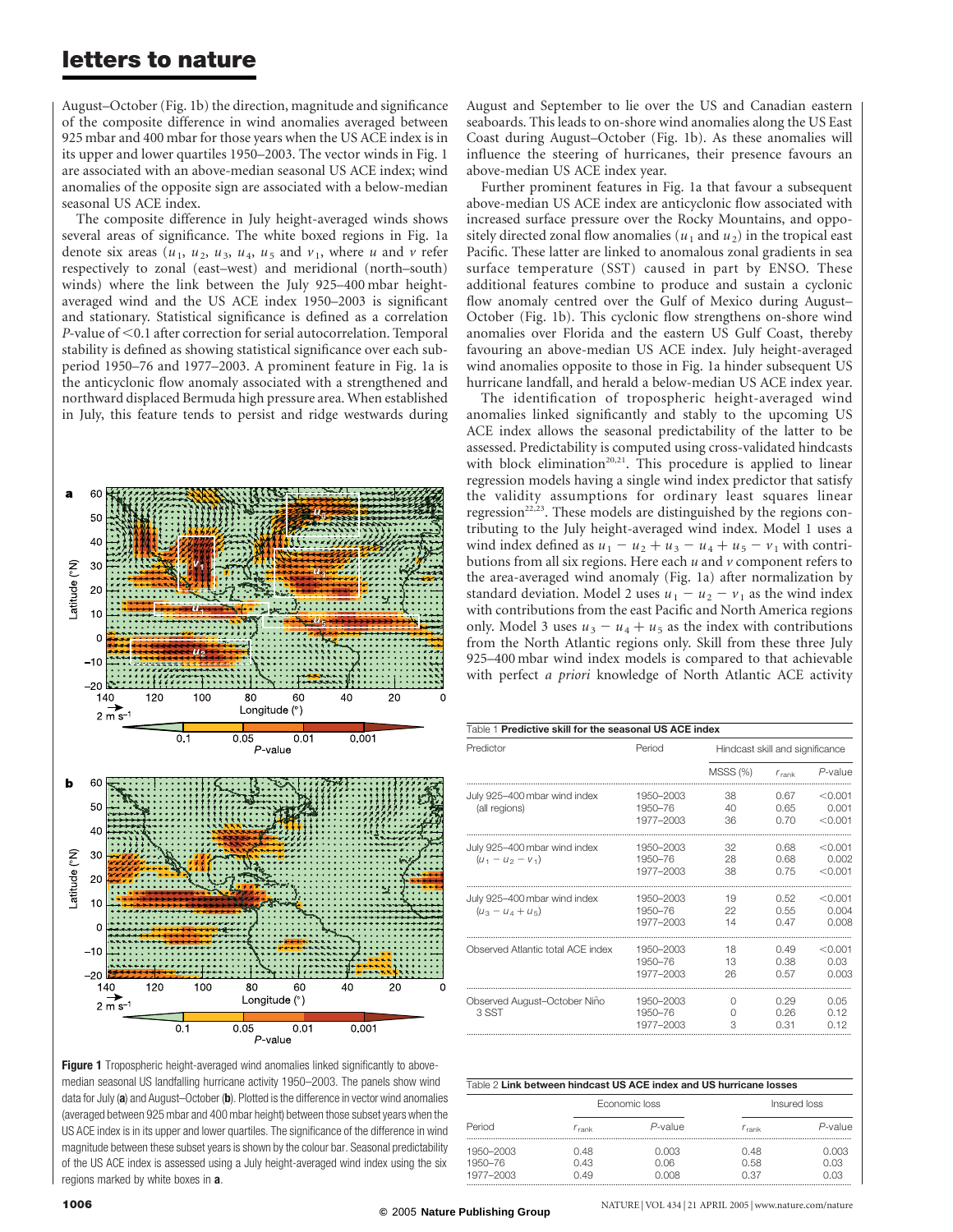(model 4) and of August–October Niño 3 SST (model 5) during the main hurricane season. The US ACE index hindcast skill is assessed using two skill measures: the correlation  $(r_{\text{rank}})$  between the hindcast and observed values, and the mean square skill score (MSSS) defined as the percentage reduction in mean square error of the model hindcasts compared to hindcasts made with the 1950–2003 mean or climatology value. MSSS is the skill metric recommended by the World Meteorological Organisation for verification of deterministic seasonal forecasts<sup>21</sup>. P-values are computed from bootstrapped estimates of  $r_{\text{rank}}$ .

Table 1 shows the hindcast skill from the five models described above for different time periods. Using the July height-averaged wind index (all regions) model, the US ACE index (landfalling hurricane wind energy) is predictable from the 1 August start of the main Atlantic hurricane season with a correlation skill of 0.65–0.70 and a skill improvement over climatology of 36–40%. This skill is significant to  $P < 0.001$  over the 1950–2003 period and to

|                 | Table 3 Hindcast US ACE index and annual US hurricane damage |           |                |      |                |           |              |  |  |
|-----------------|--------------------------------------------------------------|-----------|----------------|------|----------------|-----------|--------------|--|--|
| Economic losses |                                                              |           | Insured losses |      |                |           |              |  |  |
| Year            | Hindcast                                                     | Loss      | US\$ million   | Year | Hindcast       | Loss      | US\$ million |  |  |
| 1992            |                                                              | $\ddot{}$ | 44,014         | 1992 |                | $\ddot{}$ | 29,597       |  |  |
| 1954            | $\ddot{}$                                                    | $^{+}$    | 23,302         | 1954 | $\ddot{}$      | $\ddot{}$ | 18,259       |  |  |
| 1955            | $\ddot{}$                                                    | $\ddot{}$ | 17,548         | 1965 | $\ddot{}$      | $\ddot{}$ | 13,922       |  |  |
| 1965            | $^{+}$                                                       | $^{+}$    | 16,888         | 1989 | -              | $\ddot{}$ | 6,845        |  |  |
| 1960            | $^{+}$                                                       | $+$       | 16,236         | 1964 | $\ddot{}$      | $\ddot{}$ | 5,885        |  |  |
| 1969            | $\ddot{}$                                                    | $^{+}$    | 14,584         | 1960 | $\overline{+}$ | $\ddot{}$ | 5,707        |  |  |
| 1972            |                                                              | $+$       | 14,258         | 1970 | $\ddot{}$      | $+$       | 5,522        |  |  |
| 1989            |                                                              | $\ddot{}$ | 13,705         | 1979 | $\ddot{}$      | $\ddot{}$ | 5,160        |  |  |
| 1979            | $\ddot{}$                                                    | $\ddot{}$ | 11,489         | 1983 |                | $^{+}$    | 4,729        |  |  |
| 1961            | $^{+}$                                                       | $+$       | 9,536          | 1985 | $\ddot{}$      | $\ddot{}$ | 4,298        |  |  |
| 1964            | $\ddot{}$                                                    | $\ddot{}$ | 9,377          | 1961 | Ŧ              | $^{+}$    | 4,202        |  |  |
| 1985            | $^{+}$                                                       | $^{+}$    | 8,834          | 1995 | $\ddot{}$      | $\ddot{}$ | 3,710        |  |  |
| 1999            |                                                              | $\ddot{}$ | 6,346          | 1950 | $\ddot{}$      | $\ddot{}$ | 3,701        |  |  |
| 2001            | $\ddot{}$                                                    | $+$       | 5,579          | 1969 | $\ddot{}$      | $\ddot{}$ | 3,568        |  |  |
| 1983            |                                                              | $^{+}$    | 5,395          | 1955 | $\overline{+}$ | $\ddot{}$ | 2,946        |  |  |
| 1995            | $\ddot{}$                                                    | $\ddot{}$ | 4,957          | 2001 | $\overline{+}$ | $\ddot{}$ | 2,667        |  |  |
| 1996            | $\ddot{}$                                                    | $\ddot{}$ | 4,635          | 1996 | $\ddot{}$      | $\ddot{}$ | 2,514        |  |  |
| 1970            | $\ddot{}$                                                    | $\ddot{}$ | 4,439          | 1999 |                |           | 2,430        |  |  |
|                 |                                                              |           |                |      |                | $^{+}$    |              |  |  |
| 1998            | $\ddot{}$                                                    | $\ddot{}$ | 4,414          | 1998 | Ŧ              | $\ddot{}$ | 2,044        |  |  |
| 1950            | $^{+}$                                                       | $^{+}$    | 3,732          | 2003 | $\ddot{}$      | $\ddot{}$ | 1,775        |  |  |
| 2003            | $\ddot{}$                                                    | $\ddot{}$ | 3,580          | 1957 |                | $\ddot{}$ | 1,422        |  |  |
| 1957            | -                                                            | $\ddot{}$ | 3,251          | 1959 | $\ddot{}$      | $+$       | 1,214        |  |  |
| 1967            | $\ddot{}$                                                    | $^{+}$    | 2,726          | 1972 |                | $\ddot{}$ | 1,157        |  |  |
| 1975            | $\ddot{}$                                                    | $\ddot{}$ | 2,336          | 1991 |                | $\ddot{}$ | 1,117        |  |  |
| 1991            |                                                              | $\ddot{}$ | 2,279          | 1967 | $\ddot{}$      | $\ddot{}$ | 1,073        |  |  |
| 1971            | $\ddot{}$                                                    | $\ddot{}$ | 1,612          | 1975 | Ŧ              | $\ddot{}$ | 946          |  |  |
| 1994            | $^{+}$                                                       | $\ddot{}$ | 1,367          | 2002 |                | $\ddot{}$ | 648          |  |  |
| 2002            | -                                                            |           | 1,244          | 1980 |                | -         | 343          |  |  |
| 1980            |                                                              |           | 1,151          | 1956 | Ŧ              |           | 332          |  |  |
| 1974            |                                                              |           | 953            | 1966 |                |           | 255          |  |  |
| 1959            | $\ddot{}$                                                    |           | 594            | 1984 | $\ddot{}$      |           | 162          |  |  |
| 1956            | $\ddot{}$                                                    |           | 466            | 1976 |                |           | 155          |  |  |
| 1968            |                                                              |           | 425            | 1971 | $\ddot{}$      |           | 147          |  |  |
| 1976            |                                                              |           | 408            | 1974 |                |           | 143          |  |  |
| 1958            |                                                              |           | 296            | 1968 |                |           | 117          |  |  |
| 1951            | $^{+}$                                                       |           | 242            | 1953 | $\ddot{}$      |           | 113          |  |  |
| 1966            |                                                              |           | 219            | 1986 |                |           | 84           |  |  |
| 1963            | $\ddot{}$                                                    |           | 197            | 1952 |                |           | 67           |  |  |
| 1984            | $^{+}$                                                       |           | 173            | 1993 |                |           | 57           |  |  |
| 1973            |                                                              |           | 126            | 1997 |                |           | 50           |  |  |
| 1997            | ÷                                                            |           | 123            | 1988 | $\ddot{}$      |           | 23           |  |  |
| 1988            | $\ddot{}$                                                    |           | 116            | 1977 |                |           | 14           |  |  |
| 1981            |                                                              |           | 102            | 1963 | $\ddot{}$      |           | 5            |  |  |
| 1978            |                                                              |           | 100            | 1987 |                |           | 1            |  |  |
| 1990            | L                                                            |           | 99             | 1951 | $\ddot{}$      |           | 0            |  |  |
| 1993            |                                                              |           | 85             | 1994 | ╇              |           | 0            |  |  |
| 1952            |                                                              |           | 84             | 1981 |                |           | 0            |  |  |
| 1962            |                                                              |           | 56             | 1990 |                |           | 0            |  |  |
| 1977            |                                                              |           | 44             | 1973 |                |           | 0            |  |  |
| 1986            |                                                              |           | 39             | 1978 |                |           | 0            |  |  |
| 1953            | $\ddot{}$                                                    |           | 37             | 2000 |                |           | 0            |  |  |
| 1982            |                                                              |           | 36             | 1962 |                |           | 0            |  |  |
| 2000            |                                                              |           | 30             | 1982 |                |           | 0            |  |  |
| 1987            |                                                              |           | 18             | 1958 |                |           | 0            |  |  |
|                 |                                                              |           |                |      |                |           |              |  |  |

The comparison is made for the time period 1950–2003. Hindcasts are from the July heightaveraged wind index model. Hurricane damage is shown separately in terms of economic and insured losses. The yearly value of each parameter is colour-coded on the basis of whether it is above-median (red,  $+$  ) or below-median (blue,  $-$  ). Rows are stratified vertically by loss and referenced by year. Losses are in millions of US dollars at 2003 prices and exposures.

 $P = 0.001$  over each 1950–76 and 1977–2003 sub-period. The majority of this skill comes from 925–400 mbar winds over the east Pacific and North America. The strength, significance and stationarity of hindcast skill from the July wind model exceeds (by a factor of two in strength) that achievable from knowing the observed North Atlantic total ACE index at the hurricane season end on 30 November. The low hindcast skill shown by the August– October Niño 3 SST model confirms that ENSO-related wind anomalies are more important than ENSO SST anomalies for US hurricane seasonal predictability. A scatter plot of observed US ACE index versus hindcast US ACE index from the July wind index (all regions) model shows that it anticipates correctly 67% of upper and lower tercile actual values as being upper and lower tercile. Furthermore, the model anticipates correctly 94% of upper tercile actual values as above median and 83% of lower tercile actual values as below median.

The US ACE index hindcasts from the July wind index model offer sound potential for socio-economic benefit. Table 2 shows that the hindcasts are linked significantly ( $P < 0.01$ ) and stably to US hurricane economic loss 1950–2003 (ref. 3) and to US hurricane insured loss 1950–2003 (ref. 17). For both economic and insured losses,  $r_{\text{rank}} = 0.48$  and  $P = 0.003$ . These significant links to loss are evident also from Table 3, which compares the hindcast US ACE index values against economic and insured losses stratified by year and above/below median value. For economic loss, the hindcast model correctly anticipates the sign of 74% (40 out of 54) of the above-median and below-median loss years. For insured loss, the hindcast model correctly anticipates the sign of 70% (38 out of 54) of the above-median and below-median loss years. The two-tailed probability of obtaining the  $2 \times 2$  contingency table of US ACE index hindcast and US economic loss by random chance is 0.001 based on Fisher's exact probability test; for hurricane insured loss the probability is 0.006.

A clear beneficiary of the above skill is the insurance industry. Buyers and sellers of reinsurance covers can improve returns over a period of years by up to 30% by using these forecasts<sup>24</sup>. The July 925–400 mbar wind index model performed well in real-time operation in 2004, predicting a US ACE index in the upper quartile for this active and damaging hurricane season (see Atlantic forecast document dated 4th August 2004 at www.tropicalstormrisk.com). Insurers and others would have reduced their losses in 2004 by acting upon the forecast.  $\Box$ 

### Methods

### Serial autocorrelation

We correct for serial autocorrelation to minimize the influence of time series trends and multi-year-to-decadal signal variability on the significance of the deduced hindcast skill<sup>18,19</sup>. We do this by computing the effective number of degrees of freedom in the estimation of the cross-correlation by including autocorrelation coefficients in both input time series out to lags of N/2 yr, where N is the time series length.

### **Significances**

The significances in Fig. 1 are computed for each grid cell by selecting two random composite sets of 14 values from the 54-yr 925–400 mbar height-averaged vector wind time series for that grid cell, and computing the wind magnitude difference between these random composites. The selection of values is made with replacement thereby allowing the same value to be picked more than once in a given set. This process is repeated 10,000 times for each grid cell. The random composite wind magnitude differences are displayed in histogram form to give the percentage of the random sets with a wind magnitude difference greater than the actual observed composite difference.

The significances in Tables 1 and 2 are computed by randomly shuffling the 54-yr hindcast/observed US ACE index time series and selecting with replacement a number of hindcast and observed US ACE index pairs corresponding to the number of degrees of freedom after correction for serial correlation in the unshuffled time series. This process is repeated 10,000 times. The correlation from each random set is calculated and the results are displayed in histogram form to give the percentage of the random sets with an  $r_{\rm rank}$ greater than the original hindcast  $r_{\text{rank}}$ .

### Predictor selection

The following predictor selection rule is used to select regions and wind components for the July height-averaged wind index. The July area-averaged wind anomaly component